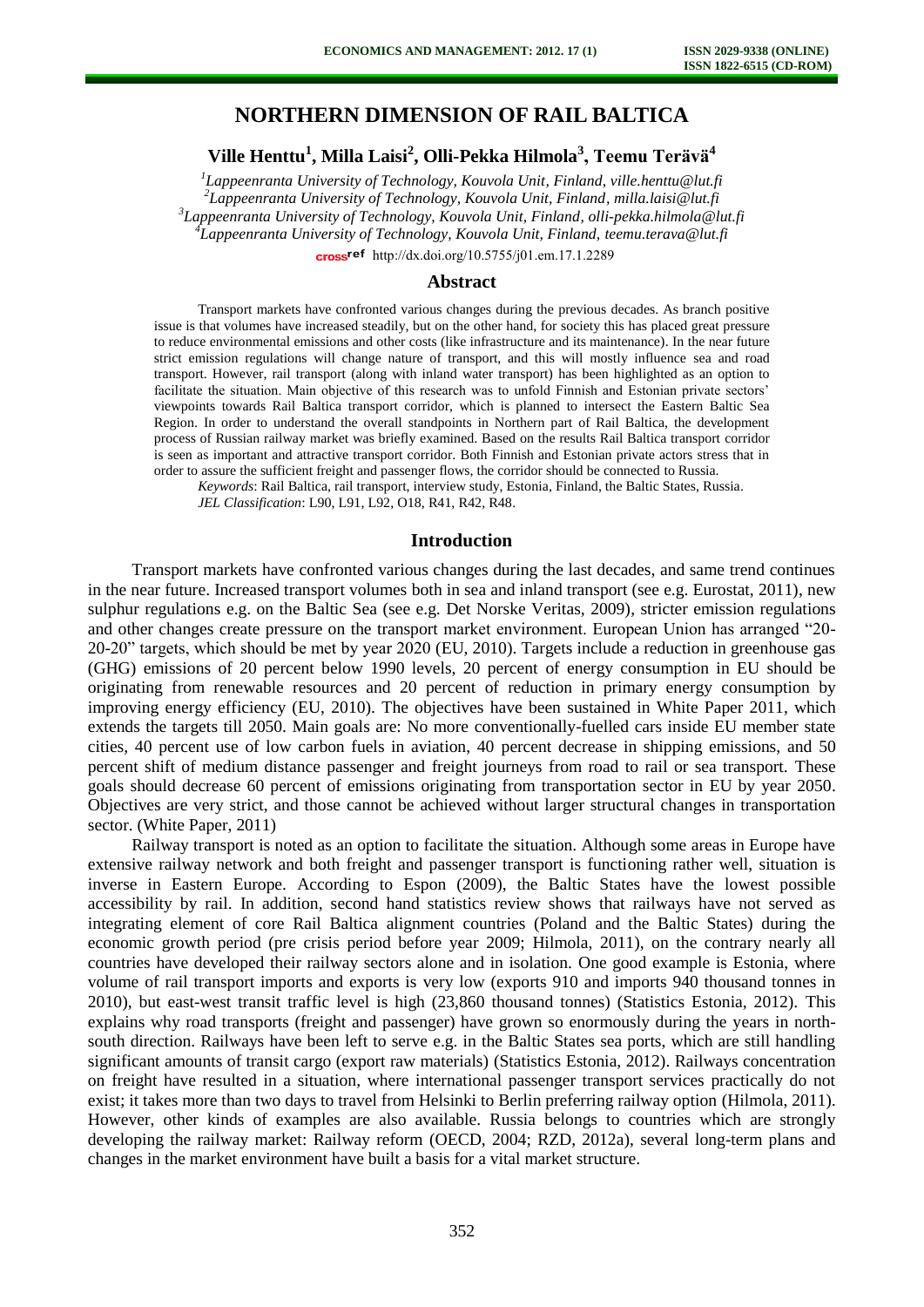In this research we report findings from structured theme interviews conducted among main private sector actors and future users of Rail Baltica alignment. We own interest in northern dimension of Rail Baltica, meaning weight is on findings from Estonian and Finnish interviews conducted in 2011. The aim of the interviews was to find out private sector opinions towards Rail Baltica. By elaborating the research objective, research questions were developed. The research questions are: Is Rail Baltica an attractive investment? Is it possible to attract such large volumes that would make the investment beneficial? What are the companies' expectations about Rail Baltica? The empirical analysis is comprehended with Russian railway environment analysis in order to build appropriate bigger picture from northern dimension and requirement of possible Rail Baltica investment. This article is structured as follows: In the next chapter we review literature related to current situation in Eastern Europe and Russia. In the following chapter, research methodology and empirical findings are introduced. In the final chapter we conclude our work, and provide avenues for further research.

## **Literature review**

One of the main objectives of EU concerning rail transport is its harmonization in terms of interoperability. EU has set up European Railway Agency (ERA), which aims at providing EU member states and European Commission technical guidance in fields of railway safety and interoperability (ERA, 2012). ERA is also responsible for European Rail Traffic Management System (ERTMS), which intention is to remove technical barriers against the interoperability regarding the train control system. There are many different factors having influence on interoperability of rail transport, in technical side for example width of gauge, electrification and signalling systems. Administrative harmonization concentrates on operating licenses and educational institutions (e.g. providing education for locomotive drivers), while social harmonization includes e.g. working conditions of mobile workers. EU legislation promotes harmonization in all EU member states, and the harmonization aims at enhanced competitiveness of the rail industry. (Directive 2008/57/EC, 2008; ERA, 2012; European Commission, 2010; European Commission, 2012; European Parliament, 2001)

The Baltic States are currently lacking efficient north-south rail transport connection both in freight and passenger transport (European Commission, 2007). Rail Baltica transport corridor is planned to be implemented through all the Baltic States (Estonia, Latvia and Lithuania) connecting also Finland in the north and Poland in the south. From Warsaw, Poland Rail Baltica would connect also Berlin in Germany i.e. Rail Baltica would create railway linkage connecting Baltic Sea Region to Central Europe. Figure 1 illustrates planned Rail Baltica transport corridor (existing and short term, and possible long term alignments).



**Figure 1.** Map of Rail Baltica transport corridor. Source: RBGC (2012)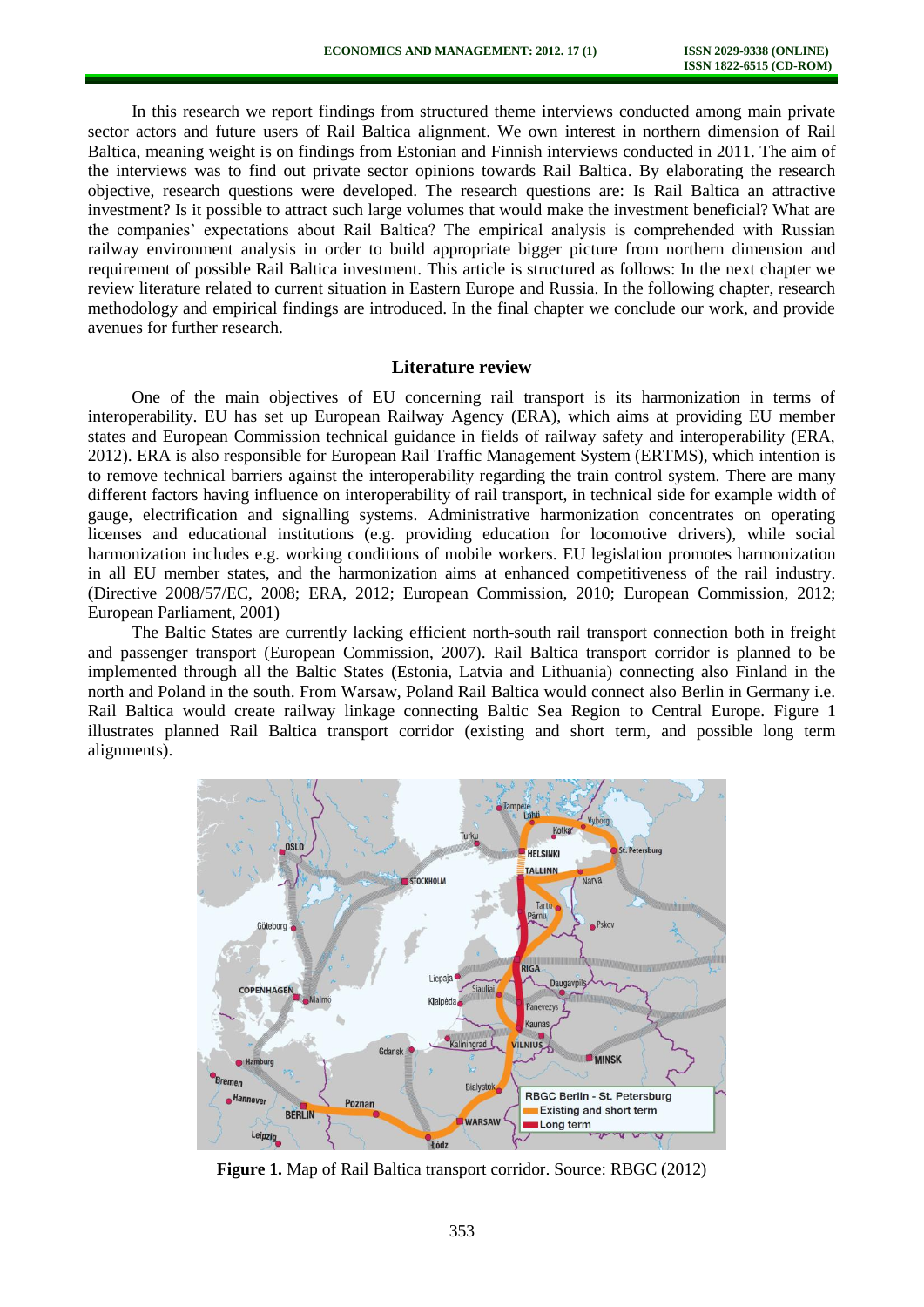By investing in Rail Baltica rail transport corridor north-south freight and passenger transport could be improved. Furthermore, the total capacity in this direction would increase heavily. The transport corridor could also connect St. Petersburg, Russia, which would increase possible transport volumes both on passenger and freight side. After all, Russia belongs to world's greatest railway countries, as the annual number of passengers reaches 1.14 billion (in 2009), and in freight sector 85 percent of total freight is transported by rail (excluding pipelines) (Globaltrans, 2012; Rosstat, 2010). In order to have a wellfunctioning market, the Russian railway sector has confronted several changes during the last decade (see for example Cheviakhova et al., 2004). One of the main revolutions is the three-staged Railway Reform Programme, which started in 2001. First stage in 2001-2002 divided the market into operational and governmental functions. Second phases' (2003-2005) main objective was to establish several subsidiaries, whereas third stage introduced in 2006 concentrated on increasing competition. This part of the reform is still continuing: Russian Railways does not hinder the market entry of new railway undertakings. On the contrary, liberalization is proceeding rather smoothly, as 49.5 percent of Russian freight wagons are privately owned. (Globaltrans, 2012; RZD, 2012a) In year 2011 approximately 1850 companies providing transport services (freight transport, wagon leasing etc.) were operating in the market. Although new market environment started already in 2003 when the volume of leasing contract was less than RUB four billion, the great increase was noted in 2006 when the amount reached RUB 30 billion. (Ushkova, 2007) Although today the main provider of traction services is Russian Railways, further liberalization actions are underway as competition in traction services will be introduced for up to 10 percent of the overall Russian freight rail turnover by 2015. (Globaltrans, 2012) Furthermore, Russia has developed few special programs devoted to railway market's improvement. Federal Target Programme "Russian Transport System Development in 2010-2015" concentrates on constructing new lines and evolves the railway sector. "Development Strategy of the Railway Transport in the Russian Federation till 2030" elaborates the market even further, and strengthens the market environment and structure for future challenges. (Minutes, 2009; Ryshkov, 2010) Based on previous actions Russian Railways is interested in European railway market: In addition to several cooperation projects with Asian countries, RZD has a joint venture with Deutsche Bahn. Trans Eurasia Logistics (TEL) was founded in 2008, and the objective is to sharpen transport volumes by upgrading service quality and generate a unified end-to-end service for freight transportation. (RZD, 2012b)

## **Research Methodology and Empirical Findings**

Eisenhardt (1989) recommends using qualitative case analysis in information gathering, when research provides novel data. In addition, case study research is broadly used in the area of logistics (Häkkinen & Hilmola, 2005). Main methodology of this research work is semi-structured theme interview. Theme interview was introduced by Merton, Fiske and Kendall in their book called "The Focused Interview" in 1956 (Merton *et al*., 1956). Theme interview is a mixture of open and structured interview i.e. attention of the interview is rather on particular themes than individual questions. Same themes are repeated in each interview meeting. Order of the themes can be changed, and it can lead to wider responses from interviewees. Theme interviews have been used commonly in business economics research during the last decades (Hirsjärvi & Hurme, 2010; Koskinen *et al*., 2005). Altogether the questionnaire introduced nine themes, including e.g. company background information. However, this research concentrates on six themes, which are: 1) Decision-making processes and laws, 2) The European Union, 3) The green aspects, 4) Local infrastructure and superstructure, 5) Co-operation with other interest groups, and 6) Opinions and interests towards Rail Baltica. The most important theme for this research is the last one, which focuses on Rail Baltica. Intention was to find out opinions and expectations about Rail Baltica focusing e.g. in demand, technical aspects (e.g. width of gauge and intermodality), frequency, capacity and journey times.

In order to gather an extensive database, interviewees included private sector actors and possible users of Rail Baltica alignment. All interviewed companies were located either in Finland or Estonia, and they represented logistics service providers and clients of freight / passenger transport companies. Altogether were interviewed 15 companies, including seven Finnish and eight Estonian organizations. From Finnish interviewees four companies were logistics service providers and three were clients of freight transport companies. In Estonian side two logistics service providers, four clients of freight transport and two passenger transport operators were interviewed. In order to guarantee the high-level data, all interviewees were logistics managers, CEOs or members of committees. All interviews were conducted during autumn 2011.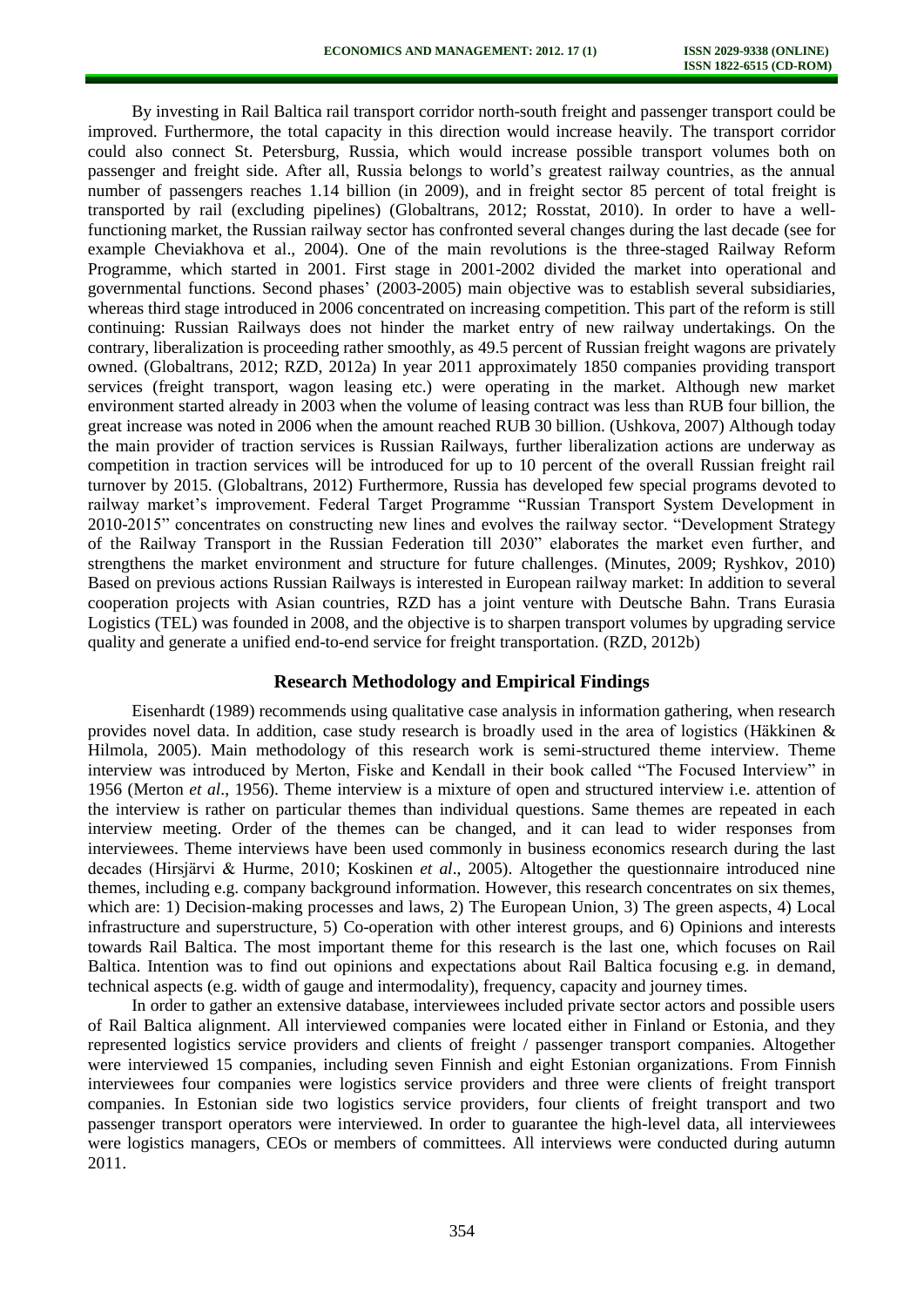According to research results, the Finnish companies have only small influence on transport related decision-making processes. Decision-making is almost always done in political level, especially the final and crucial decisions. Therefore having connections with politicians improve companies' possibilities to effect in decision-making, for example via lobbying. Connections can be even taken to deeper level if politician have roots in the company's home area. Other way of contributing in decision-making is through various associations connecting many companies, which increases the leverage. Difference between Finnish and Estonian decision-making processes is that the actual process is much lighter in Estonia, which is due to lower level of bureaucracy and more positive and company focused attitude of Estonian government. In addition, local governments in Estonia are more open for new companies in their geographical area. Many Estonian interviewees think that doing business is very much welcomed, and companies can focus on business rather than politics. Additionally, Estonian respondents also believe that they have better chance to influence on decision-making than in Finland.

Based on the results the European Union (EU) has had both positive and negative impacts in Finnish and Estonian companies. EU has removed many obstacles such as border crossings inside EU member states. This has substantially facilitated transport organization inside EU. In addition, companies stressed that transporting freight in non-EU member states usually costs more due to tariffs, and usually transporting company needs extra personnel to organize non-EU transportation routes. EU has also helped improving infrastructure in both countries. Effect on infrastructure is much larger in Estonia, where many large scale infrastructural investments are partially funded by EU. Interviewees in both countries also highlighted that harmonizing the rules inside EU member states is important, and it equalizes competition. Main negative side of EU is its role as a regulator. Many EU regulations are irrelevant in Estonian and Finnish transport environment; respondents stated those are based on Central-European countries where road and rail networks are different than in Finland (e.g. roads in Finland are usually wider than in Central or Southern European countries). Driving and resting time regulations focusing on road transport are seen problematic in both case countries. For example, sometimes Estonian truck drivers have to act as security guards for freight in dangerous locations i.e. they cannot rest and they have to continue their journey even more tired than before starting their resting time.

All interviewed companies are aware of the environmental issues originating from transportation sector. Many firms are investing in decreasing environmental impacts (e.g. carbon dioxide emissions) originating from their manufacturing and/or transportation processes. Some of the Finnish interviewees mentioned that their aim is to decrease emissions by 20 percent by year 2020. In addition, some of the interviewed manufacturing companies evaluate environmental impacts of their logistics service providers. Many interviewed logistics service providers maintain their transportation fleet modern to lower fuel consumption. Customers are also well aware of environmental impacts. Currently, western customers pay more attention to environmentally friendly manufacturing and transportation, but in the end the price is still the most decisive factor. Few interviewees also mentioned that some eastern customers are increasing their concern regarding environmental friendliness. Although environmental awareness has increased both in Estonia and Finland, Finnish companies are investing more heavily in decreasing environmental emissions. Many Estonian companies are just now starting to implement their environmental strategies.

According to interviewees in Finland both road and rail infrastructure is in very good condition. Finnish companies do not see any problems in infrastructure of Baltic States either. Some interviewees think that rail network is not in such a good condition than road network, and they believe that maintenance funding is mainly targeted to road sector. The attitude is similar in Estonia, but the overall condition is on lower level than in Finland. Road network in Estonia is on average level, and it is improving with help of EU funding. Rail network in Estonia is in poor condition, but it is improving all the time, but not with same pace as road network. There is only a small amount of congestions in the capital cities of Finland and Estonia (Helsinki and Tallinn) during morning and afternoon peak hours, but interviewees think it is not a problem in either country.

Based on interviewees' viewpoints Rail Baltica is very good and positive project, and it will increase its importance in the future. One main consideration Finnish and Estonian companies have is the sulphur regulation (Det Norske Veritas, 2009), which will become very strict in year 2015 (the sulphur content of any fuel oil used in sea vessels shall not exceed 0.10 percent in the Baltic Sea area). Some interviewees stressed that once the regulation gets more rigorous, Rail Baltica will be very attractive transport solution. In addition, capacity of Via Baltica (the main road transport corridor in north-south direction through the Baltic States) is currently running low. Rail Baltica would be one solution for capacity constraint of Via Baltica.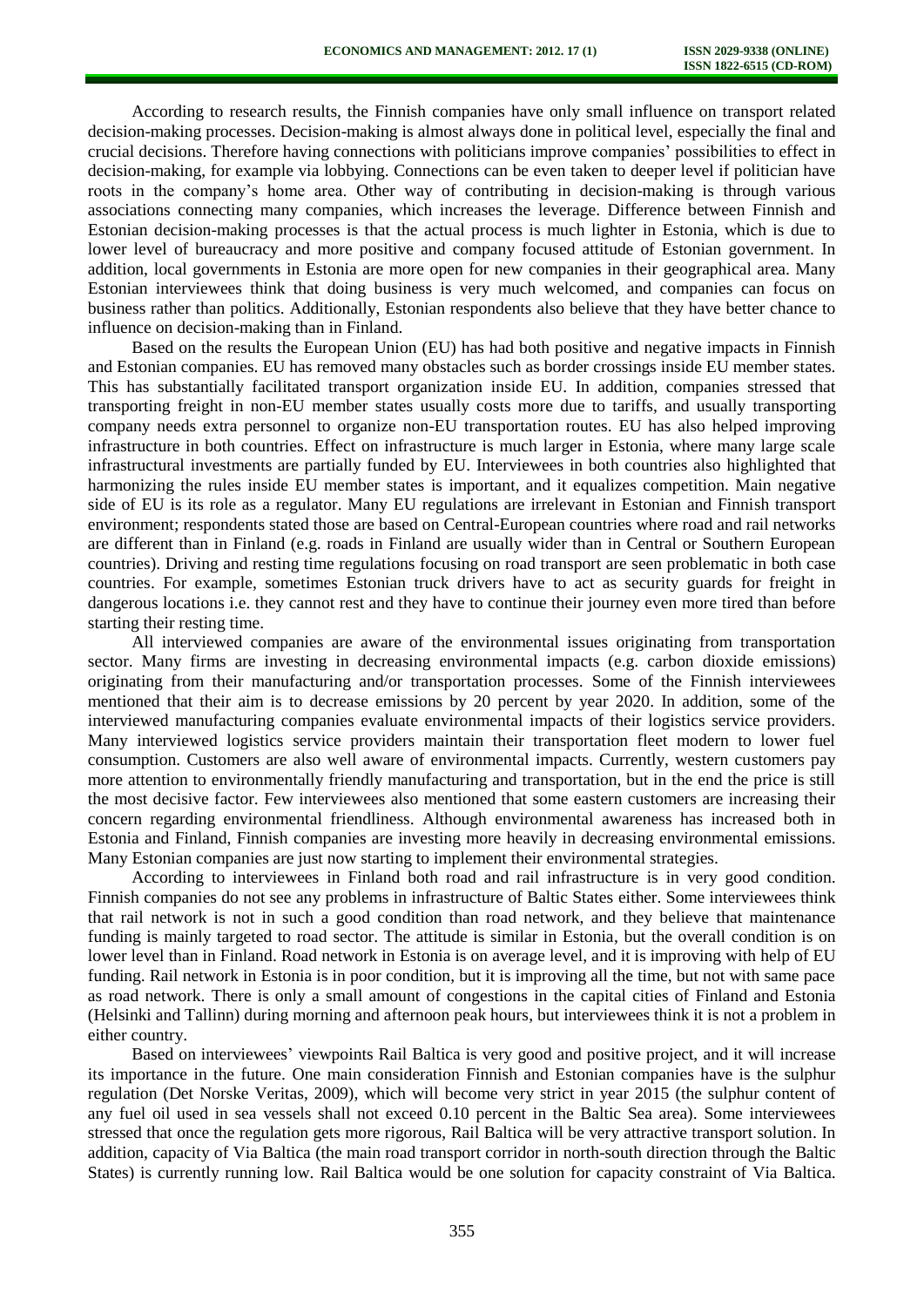Furthermore, tightening limitations and regulations in road sector are creating problems, e.g. weight of cargo and regulations regarding driving and resting times. None of the interviewees in Finland or Estonia sees Rail Baltica as a threat for their business. Currently transportation between Finland and Germany is conducted by sea transport. If Rail Baltica would offer fast delivery time and good price level, it could compete with sea transport. Competitiveness of Rail Baltica will also increase, when stricter sulphur emission regulation comes into force. Furthermore, Rail Baltica would be an alternative for short distance air transport. If destination from Finland or Estonia is somewhere in the Baltic States, Poland or Germany, the shortest way would be through Rail Baltica. Some of the interviewed companies have their main market areas near Rail Baltica alignment, and they are very interested in using Rail Baltica line.

Every interviewed logistics service provider suggested the huckepack train as the intermodal solution for Rail Baltica. Huckepack is formed train, which carries whole trucks and semi-trailers (see e.g. Brnjac *et al*., 2007 for more information). For northern transportation logistics this train seems to be attractive solution, because semi-trailers are the main intermodal loading units in European inland transport, whereas containers are used more seldom. One main advantage of huckepack is the ability of faster loading and unloading than container train, providing good basis for intermodal freight transport. Only caveat is that Russia is not currently using nearly at all semi-trailers loaded on rails, but do rely on containers in intermodality solutions (as distances are extremely long). In addition, conventional freight and passenger transport is important for Rail Baltica. Combination of lead time, price level and flexibility is the decisive factor whether choosing rail or some other transport mode. In Estonia freight trains along Rail Baltica are seen as straight competitor for road transport, whereas in Finland the connection is noted as a competitor for sea transport. Price levels along Rail Baltica are assumed to be comparable with other transport modes. According to interviewees, frequency once a day with maximum lead time 24 hours from Tallinn to Berlin would be suitable.

One of the main findings among private sector stakeholders in Finland and Estonia is that Rail Baltica should be connected with Russia. Many interviewees stated that it is not rational to invest in such a large scale investment without connecting it with St. Petersburg, which is situated near cities of Tallinn and Helsinki. Connecting Russia is especially important, because many interviewees believe that without connection there will not be enough transport volume in Rail Baltica transport corridor, and it will not become economically sustainable. However, Estonian companies, which are operating only in domestic level, believe that rail transport will never be an option for them due to small size of the country. It takes at most about four to five hours by road to transport freight anywhere inside Estonia. Due to transhipments between transport modes and waiting times in intermodal terminals, the delivery times would increase. Companies stress that there is certain minimum distance that should be exceeded for intermodal transport to be better solution than unimodal road transport.

Private sector has strong support for Rail Baltica in both Finland and Estonia, but Estonians do have some doubts about the investment's realization. Rail Baltica has been discussed for so long that some Estonians have doubts whether it will ever be invested and constructed. Estonian private sector believes that Rail Baltica would increase the visibility of Estonia in the European and world map. This could increase the amount of tourism in Estonia and other Baltic States as well. However, many interviewees asked: "Who will pay for the Rail Baltica investment?" In addition, importance of co-operation between Rail Baltica countries was stressed in many interview meetings.

### **Discussion and conclusions**

In order to enhance the European transport sector, European Union has set several emission constraints which should be fulfilled before 2020 or 2050 (see for example EU, 2010; White Paper, 2011). As one of the cornerstones to respond the demand has been highlighted more expansive utilization of railway transport. Furthermore, European Union is widely promoting harmonization in all member states, which main intention would be to enhance the competitiveness of rail transport. (ERA, 2012; European Commission, 2010; European Commission, 2012) When assessing the amplitude of rail network, this could be rather easily done in Western and Central Europe where the network is comprehensive, but the Eastern Europe is lacking behind. In order to upgrade the Eastern Baltic Sea Region's rail industry, Rail Baltica has been introduced as an option. Although the results show Rail Baltica is highly hoped for and therefore an attractive investment, Russia's role in assuring the sufficient volumes cannot be diminished. Russia has significantly developed its railway sector during the last decade (see for example Cheviakhova et al., 2004; Globaltrans, 2012; RZD, 2012a) which supports the idea of building a transport corridor to Russia, especially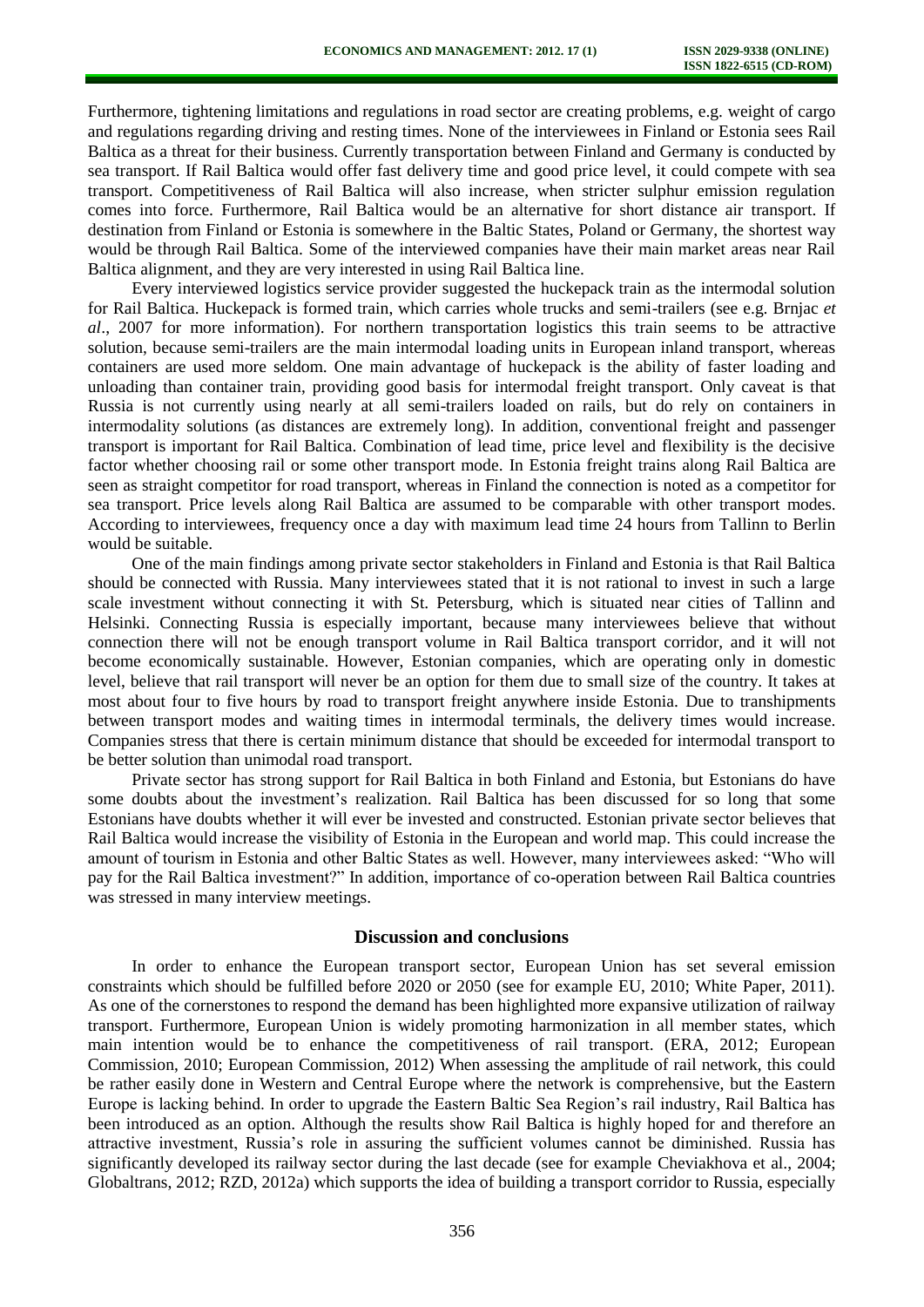to Leningrad Oblast and St. Petersburg area. Building a transport link could improve both the freight and passenger sectors –although a lot of freight is transported between the Baltic States and Russia, it is mainly transit traffic from/to harbours. By offering a well-functioning connection to Central Europe the large-scale freight flows could be transferred to rail instead of using the heavily congested Via Baltica road connection.

Research results show that companies are operating under tremendous change period, not least due to increasing environmental demands, cost pressure, year 2009 crisis implications and reforms implemented for example on railway sector. It is evident that Rail Baltica is more than a large-scale investment project, and it should have entirely new approach on the operations to ensure cost competitive, flexible, lead time wise and frequent freight service. Interoperability in terms of gauge width, used intermodal loading units and loading/unloading technology plays significant role. Based on the interviews, dedicated private operators on freight side seem to be preferred option for successful freight operations. Interestingly, Estonia and Finland are lacking of private options (for such large-scale operations), but in Russia railway market has numerous significant actors, not only governmentally owned (or partially owned) companies. Interview findings also stress that companies see Rail Baltica as corridor of integrating Northern and Eastern Europe – linkages should be to Russia and Belarus, but it is also essential to have workable corridor further down from Warsaw. Rail Baltica railway connection is highly hoped for: In order to manage the transition of dynamic transport environment, changes are needed.

As Rail Baltica is a high-scale and large investment project, in order to assure all aspects are covered some further studies are needed. In-depth study concentrating on Russian market, especially Leningrad Oblast would unfold the viewpoints of Russian stakeholders towards the project. This could highlight new standpoints and elaborate the importance of Rail Baltica for Northern Europe.

#### **References**

- 1. Brnjac, N., Badanjak, D. & Jenić, V. (2007). Planning huckepack technology Advanced transport technologies in EU. In Goulias, K. G.: Transport Science and Technology, Elsevier, Amsterdam, Netherlands.
- 2. Cheviakhova, E., Friebel, G., Guriev, S., Pittman, R. and Tomova, A. (2004). Railroad Restructuring in Russia and Central and Eastern Europe: One Solution for All Problems? Retrieved from: <http://129.3.20.41/eps/io/papers/0504/0504021.pdf>(accessed on 7<sup>th</sup> March 2012).
- Det Norske Veritas (2009). Marpol 73/78 Annex VI, Regulations for the Prevention of Air Pollution from Ships. Retrieved from: http://www.dnv.com/binaries/marpol%20brochure tcm4-383718.pdf (accessed on 21 February 2012).
- 4. Directive 2008/57/EC (2008). Directive 2008/57/EC of the European Parliament and of the Council of 17 June 2008 on the interoperability of the rail system within the Community. Official Journal of the European Union.
- 5. Eisenhardt, K. M. (1989). Building theories from case study research. Academy of Management Review, 14, 532- 550.
- 6. ERA (2012). The European Railway Agency at a glance. Retrieved from: http://www.era.europa.eu/Pages/Home.aspx (accessed on 27 February 2012).
- 7. Espon (2009). Territorial observation no. 2. November 2009. Territorial Dynamics in Europe, Trends in Accessibility. Retrieved from: http://www.espon.eu/export/sites/default/Documents/Publications/TerritorialObservations/TrendsInAccessibility/to -no2.pdf (accessed on 23 February 2012).
- 8. EU (2010). The EU climate and energy package Policies Climate Action European Commission. Retrieved from: http://ec.europa.eu/clima/policies/package/index\_en.htm (accessed on 22 February 2012).
- 9. European Commission (2007). Feasibility study on Rail Baltica railways. Retrieved from: http://ec.europa.eu/regional\_policy/sources/docgener/evaluation/railbaltica/concl\_en.PDF (accessed 7 March 2012).
- 10. European Commission (2010). Transport: Interoperability & safety European Commission. Retrieved from: http://ec.europa.eu/transport/rail/interoperability/interoperability\_safety\_en.htm (accessed on 28 February 2012).
- 11. European Commission (2012). ERTMS European Rail Traffic Management System European Commission. Retrieved from: http://ec.europa.eu/transport/rail/interoperability/ertms/ertms\_en.htm (accessed on 28 February 2012).
- 12. European Parliament (2001). European Parliament Fact Sheets. Inland transport: harmonization of legislation. Retrieved from: http://www.europarl.europa.eu/factsheets/4\_5\_4\_en.htm (accessed on 28 February 2012).